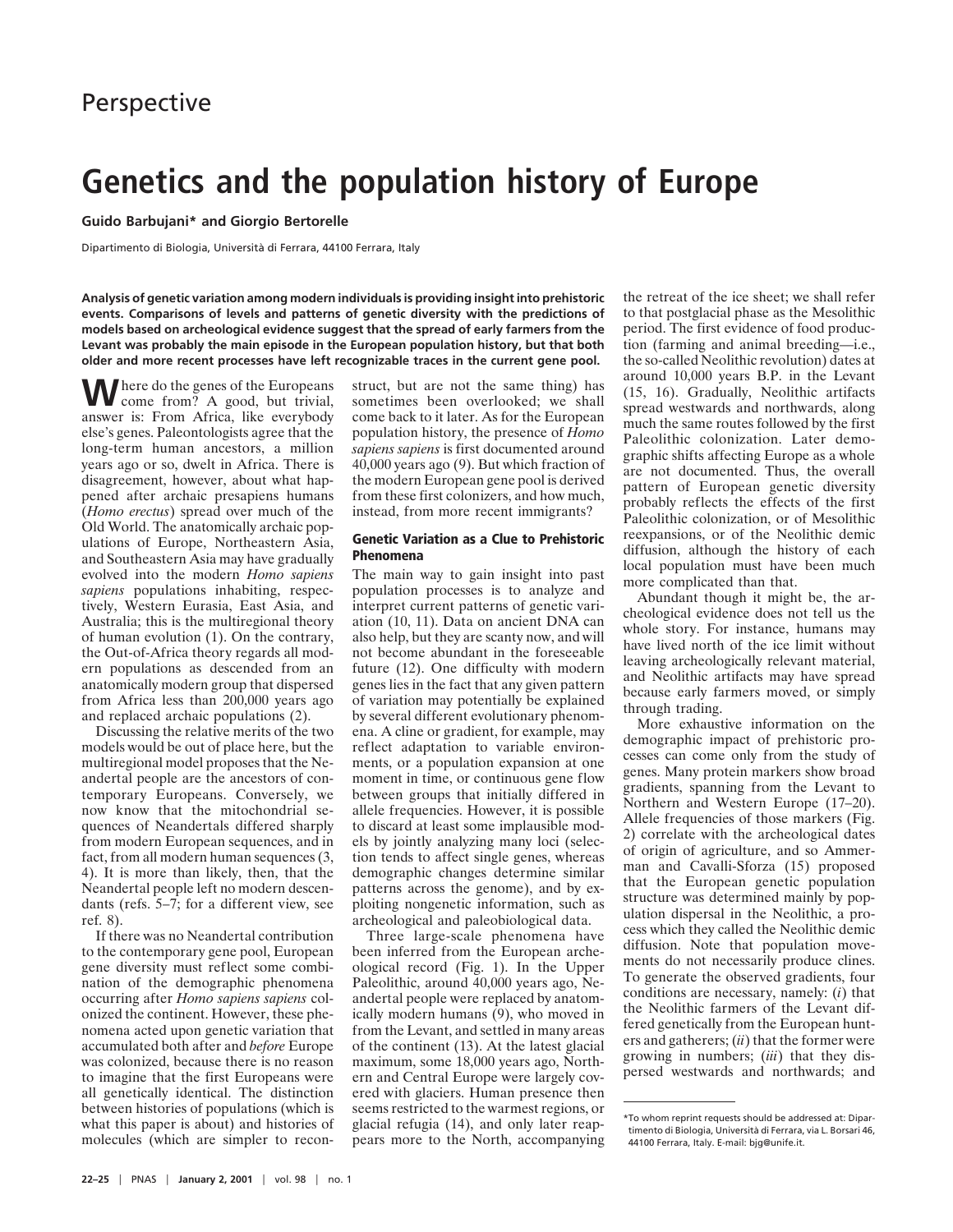

**Fig. 1.** A scheme of the main demographic processes documented in the archeological record of Europe. Numbers are approximate dates, in years before the present. Green arrows, Paleolithic colonization; red arrows, Mesolithic reexpansions (glacial refugia are represented by red circles); blue arrows, Neolithic demic diffusion.

(*iv*) that they did not immediately incorporate in their communities the hunters and gatherers whom they met during the expansion (15). As confirmed by computer simulations (21, 22), only under those conditions could the alleles typical of the Levant end up being distributed in ample gradients.

The model of Neolithic demic diffusion has two important implications. One is that the technologies for food production did not spread by cultural contacts (which would have had no genetic effect), but essentially by population dispersal: farming spread because the farmers did. The second is that a large fraction of the ancestors of current Europeans (at least two-thirds, based on the simulations of



**Fig. 2.** A summary of genetic variation in Europe: first principal component. Different shades of gray represent different values of a synthetic variable summarizing allele frequencies at 120 protein loci. (Cavalli-Sforza, L. L., *et al*., *The History and Geography of Human Genes.* Copyright © 1994 by PUP. Reprinted by permission of Princeton University Press; ref. 20.)

refs. 21 and 22) lived in the Levant, not in Europe, 10,000 years ago.

#### **Gene Genealogies and Population Histories**

DNA variation is conveniently summarized by gene genealogies. Because of their (complete, or nearly so) absence of recombination, the mitochondrial genome and the Y chromosome are ideal for reconstructing evolutionary trees or networks. Under reasonable assumptions about mutation rates, trees and networks can be put into a time frame, and the age of the molecules at their nodes can be estimated. To the best of our knowledge, a global age of the European mitochondrial genealogy has never been published, and it would be very old anyway, certainly older than the arrival of *Homo sapiens sapiens* in Europe. However, groups of evolutionarily related alleles have been defined within the genealogy, and their age has been variously estimated between  $52,500$  (haplogroup U5) and 6,500 years (haplogroup J1a) (23). The fact that the origin of most such haplogroups predates the origin of farming has been taken as evidence that the European mitochondrial pool comes essentially from populations that were already settled in Europe before the Neolithic period (ref. 24, and references therein). The fact that the age of some haplogroups, and hence of the entire genealogy, predates the arrival of *Homo sapiens sapiens* in Europe has not received much attention.

Although a pre-Neolithic origin of the European gene pool is in contrast with the demic diffusion model, an alternative

model has not been explicitly formalized yet. In the first studies of mitochondrial networks (25, 26), the clines observed for non-DNA markers were attributed to repeated founder effects in the course of the initial Paleolithic colonization, a scenario that previous simulations have proven plausible (22). In later papers, however, European patterns of genetic variation were attributed to the effects of largescale Mesolithic reexpansions from South-Central Europe (24, 27).

When molecular data were analyzed by methods comparing populations, rather than the molecules themselves, broad and significant gradients radiating from the Levant became apparent for both autosomic (28, 29) and  $\tilde{Y}$ -linked (30–32) markers. Additional clines were also recognized, on a more limited geographical scale. For instance, biallelic Y-chromosome polymorphisms show a gradient from Northeastern Europe into the South (32), which has also been observed at the protein (17, 18), but not DNA, level, perhaps for lack of suitable samples. For mtDNA, no global cline is evident, but there is a significant gradient of molecular diversity in the Mediterranean region (33).

## **Evolution by Repeated Founder Effects?**

In summary, the clinal distributions of nuclear DNA and protein markers suggest that a directional expansion from the Levant is the main process reflected in the current genetic diversity, and that other phenomena had a lesser impact on modern genetic variation. The direction of the main cline corresponds to the direction of both the initial Paleolithic colonization and the Neolithic demic diffusion, but not to any known Mesolithic process. Conversely, most mtDNA haplogroups coalesce in pre-Neolithic times, which has been interpreted as a consequence of Mesolithic expansions from glacial refugia. Is there any way to reconcile those findings? To understand for good whether the European gene pool derives from Paleolithic or Neolithic ancestors, one should type individuals who lived, respectively, in Europe and in the Near East, say 15,000 years ago. Should these groups prove genetically different, one could infer a Paleolithic origin of the modern gene pool from a closer similarity between modern and ancient Europeans, and a Neolithic origin from a closer similarity between modern Europeans and the ancient inhabitants of the Near East.

That experiment is impossible at present. But similar, albeit more limited, questions can be addressed by analyzing contemporary samples, in the light of theories on the way shared ancestry affects genetic diversity (see ref. 34). When one estimates populations' ages based on mo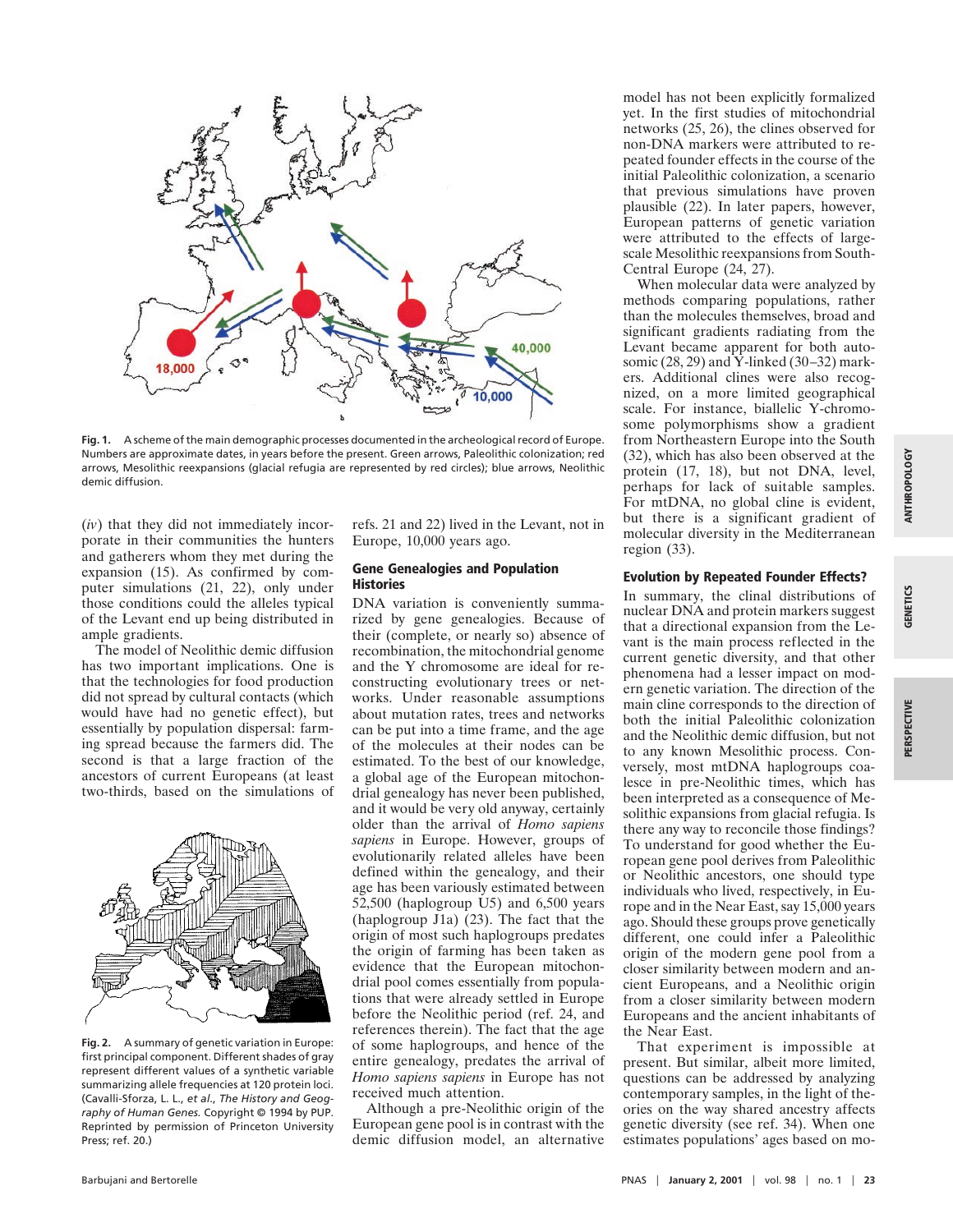lecular trees, the implicit assumption is that population genealogies are well approximated by allele genealogies. In fact, theory shows that that is so only if each population developed from a genetically monomorphic set of founders. Only in that case will all of the existing genetic diversity result from mutations that occurred after the population was established (plus the occasional alleles introduced by gene flow), and therefore will the coalescence time be close to the population's age (35, 36). Thus the question is, are the European populations descended from monomorphic groups of ancestors?

Let us imagine that 10,000 years ago an initially panmictic group split in two groups. If (*i*) the populations' effective sizes after the split were 5,000 individuals, a conservative value used by other investigators (37, 38), (*ii*) each generation lasted 20 years, and (*iii*) 50 sequences are sampled today from each population, the expected number of lineages at the split can be calculated from the simple convolution with itself of the probabilities derived for a single population (39). On the average, about 45 lineages still remain, and 95% of the probability distribution is comprised between 38 and 52. This conclusion is even stronger for larger populations and longer generation times (40), and little changes if we consider expanding populations. Even when the rate of exponential increase is as high as  $r = 0.02$ (which means that the population size 10,000 years ago was a few tens of individuals), 15–20% of lineages coalesce more than 10,000 years ago.

In brief, there is a high chance that populations that separated in Neolithic times and then stayed constant in size or increased contained extensive initial polymorphism. Therefore, any gene genealogy is not expected to portray the recent (i.e., less than 10,000 years ago) population's history, unless founder effects at the origin of each new population eliminated the preexisting polymorphism.

But is it safe to assume that radical founder effects accompanied the origin of farming communities in Europe? The distributions of pairwise mitochondrial sequence differences, or mismatch distributions, are unimodal and smooth in populations that expanded, and multimodal and irregular in populations that were stable in size (41) or shrank (42). On a worldwide scale, mismatch distributions are unimodal in farming populations and multimodal in hunting–gathering communities, suggesting that demographic crises have been common in the latter, not in the former (42). Accordingly, founder effects may have occurred at the origin of specific European farming communities (43), but they really seem an exception, not the rule.



**Fig. 3.** Observed frequency of identical sequences in 780 pairwise comparisons of 40 European mitochondrial population samples. The two boxes refer to the range of expected values, estimated assuming two rates *r* of population growth ( $r = 0.005$  and  $r = 0.008$ ) and a Paleolithic (40,000 years ago; box A) or a Neolithic (4,000 years ago; box B) separation of the gene pools.

Although interpreting allele trees as population trees is risky (see also ref. 44), mitochondrial data do contain information on the probable timing of population splits. For instance, pairs of populations that separated in Paleolithic times can be expected to share fewer alleles than populations that separated later. We counted the occurrences of identical mitochondrial sequences in pairwise comparisons of populations from a European and Near Eastern dataset (33). The distribution of *P*0, the frequency of identical sequences in 780 such comparisons, has two distinct peaks (Fig. 3). In the first peak there are 197 pairs of populations with very few sequences in common, if any  $(P_0 \le 0.01)$ , and 163 of those comparisons involve Near Easterners, or European populations that have been identified as outliers: Icelanders, Ladins, or Saami (33). In the second peak there are 583 comparisons whose mode is close to 0.03.

To estimate the expected value of  $P_0$  for populations that diverged *T* years ago, let us assume a present census size of 10<sup>7</sup> individuals. Let us also assume that populations have been exponentially increasing to their present size with a rate  $r =$ 0.005 or 0.008 (45, 46), and that the mutation rate for the mtDNA first hypervariable control region is  $1.65 \times 10^{-7}$  per site per year (42). Under these conditions, the expected  $P_0$  is the product of the probability of 0 differences from the present time back to time *T* (i.e., the probability of 0 mutations in 2*T* generations), multiplied by the probability of 0 differences from time *T* until the coalescence of the two sequences in the ancestral population. This second factor is complex for nonstationary populations, but it can be found by using the theorem of total probability

$$
P(k=0) = \int_0^\infty P(k=0|t)P(t)dt,
$$

where  $k$  is the number of substitutions between two sequences. The conditional probability  $P(k = 0|t)$  is again the probability of no mutations in *2t* generations, whereas an expression for  $\overline{P}(t)$  can be found in ref. 47. Solving numerically the integral above for  $T = 4,000$  years (Neolithic divergence) and  $T = 40,000$  years (Paleolithic divergence), we see that the expected intervals defined by using the two different growth rates overlap with the two peaks of the observed distribution. These calculations are approximate, but they offer a plausible interpretation of the bimodal distribution of Fig. 3. A Neolithic separation of most European groups is expected to result in a range of values corresponding to the second peak (Fig. 3, box B) of the distribution. An older separation of groups that have a non-European origin is expected to result in a lower number of alleles in common with most other samples, which is reflected in the first peak of the distribution (Fig. 3, box A). Groups that evolved in isolation have diverged faster, and they tend to contribute more to the latter than to the former peak.

#### **Future Prospects**

Where do the genes of the Europeans come from, and when did they come in? We think the best answer is still: Mostly from the Levant, mostly in Neolithic times, but from other places and in other